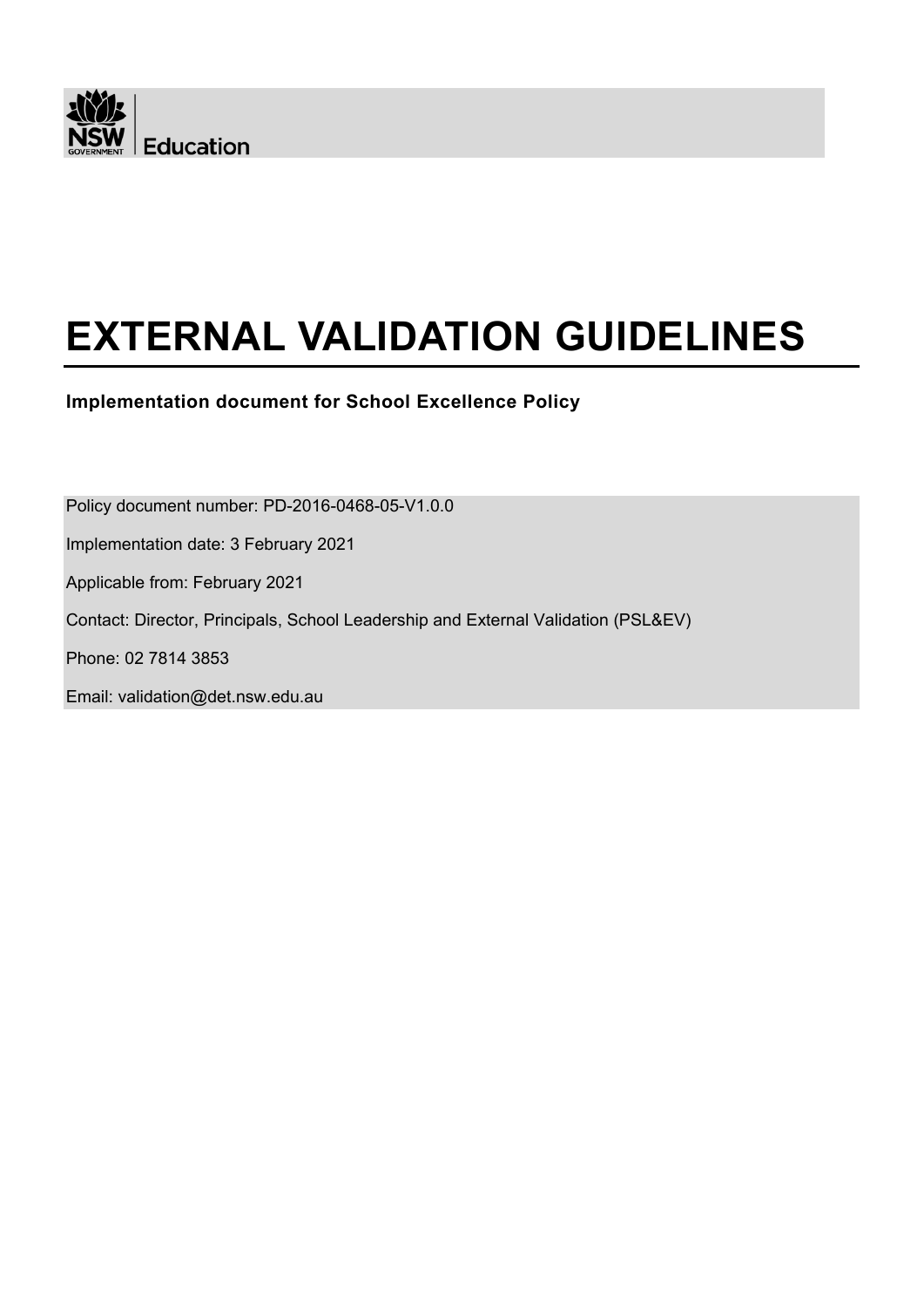# <span id="page-1-0"></span>**Document history**

| <b>Version</b> | <b>Date</b>   | <b>Description</b>                                                    | <b>Approved by</b>                              |
|----------------|---------------|-----------------------------------------------------------------------|-------------------------------------------------|
| 1.0.0          | February 2021 | Initial publication to align with the 2021 School<br>Excellence cycle | Deputy Secretary, School<br>Performance - South |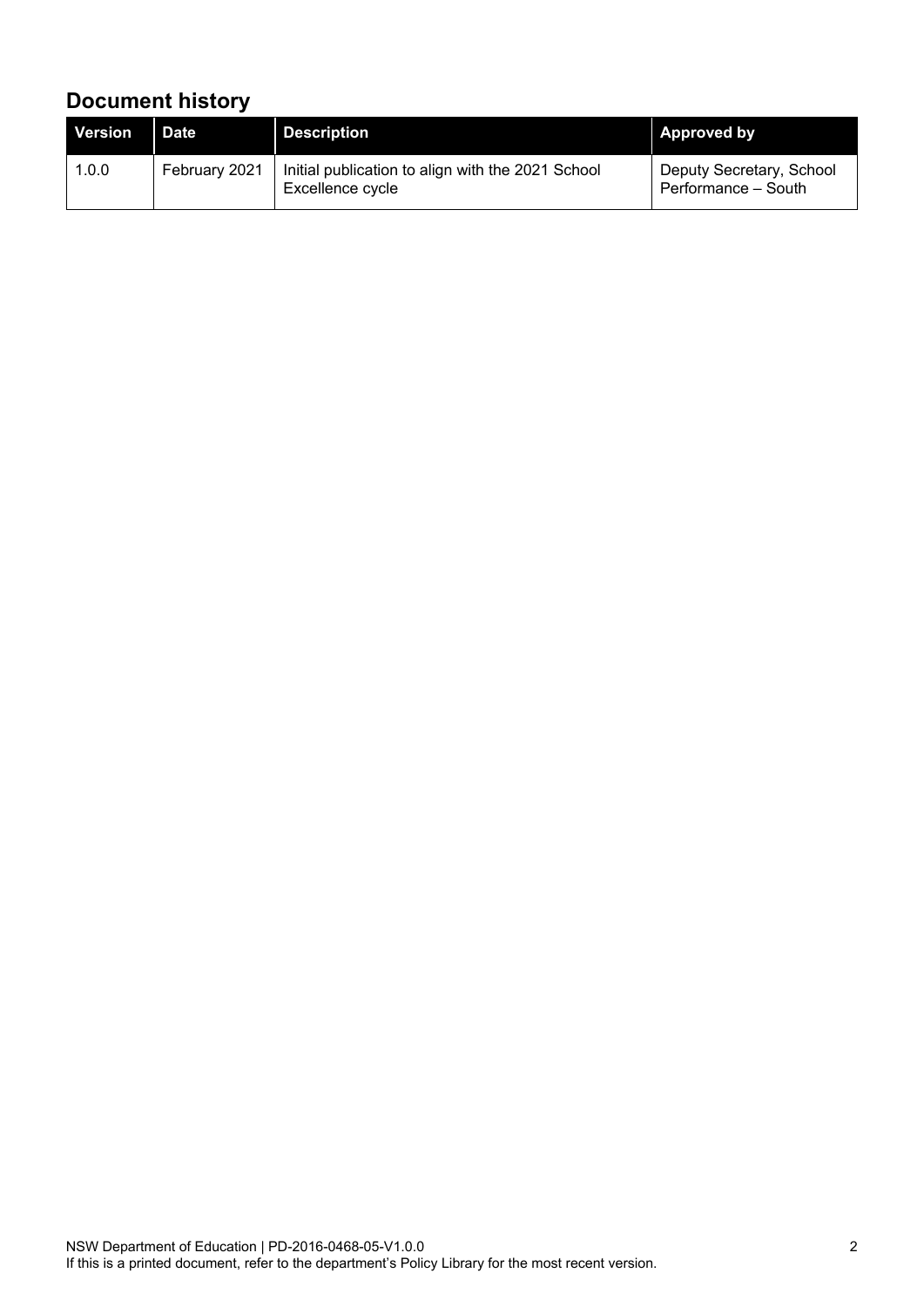# **Contents**

| $\mathbf{1}$ |      |                                                                                                 |  |  |
|--------------|------|-------------------------------------------------------------------------------------------------|--|--|
|              |      |                                                                                                 |  |  |
|              |      |                                                                                                 |  |  |
|              |      |                                                                                                 |  |  |
|              | 4.1  |                                                                                                 |  |  |
|              | 4.2  |                                                                                                 |  |  |
|              | 4.3  |                                                                                                 |  |  |
|              | 4.4  |                                                                                                 |  |  |
|              | 4.5  |                                                                                                 |  |  |
|              |      |                                                                                                 |  |  |
|              | 5.1  |                                                                                                 |  |  |
|              | 5.2  |                                                                                                 |  |  |
|              | 5.3  |                                                                                                 |  |  |
|              | 5.4  |                                                                                                 |  |  |
|              |      |                                                                                                 |  |  |
|              | 6.1  |                                                                                                 |  |  |
|              | 6.2  |                                                                                                 |  |  |
|              |      |                                                                                                 |  |  |
|              | 7.1  |                                                                                                 |  |  |
|              | 7.2  |                                                                                                 |  |  |
|              | 7.3  |                                                                                                 |  |  |
|              |      |                                                                                                 |  |  |
|              | 8.1  |                                                                                                 |  |  |
|              | 8.2  |                                                                                                 |  |  |
|              | 8.3  |                                                                                                 |  |  |
|              | 8.4  |                                                                                                 |  |  |
|              | 8.5  |                                                                                                 |  |  |
|              |      |                                                                                                 |  |  |
|              |      | 10 Role of the principal, Principal, School Leadership and Director, Educational Leadership  12 |  |  |
|              | 10.1 |                                                                                                 |  |  |
|              | 10.2 |                                                                                                 |  |  |
|              | 10.3 |                                                                                                 |  |  |
|              | 10.4 |                                                                                                 |  |  |
|              |      |                                                                                                 |  |  |
|              | 11.1 |                                                                                                 |  |  |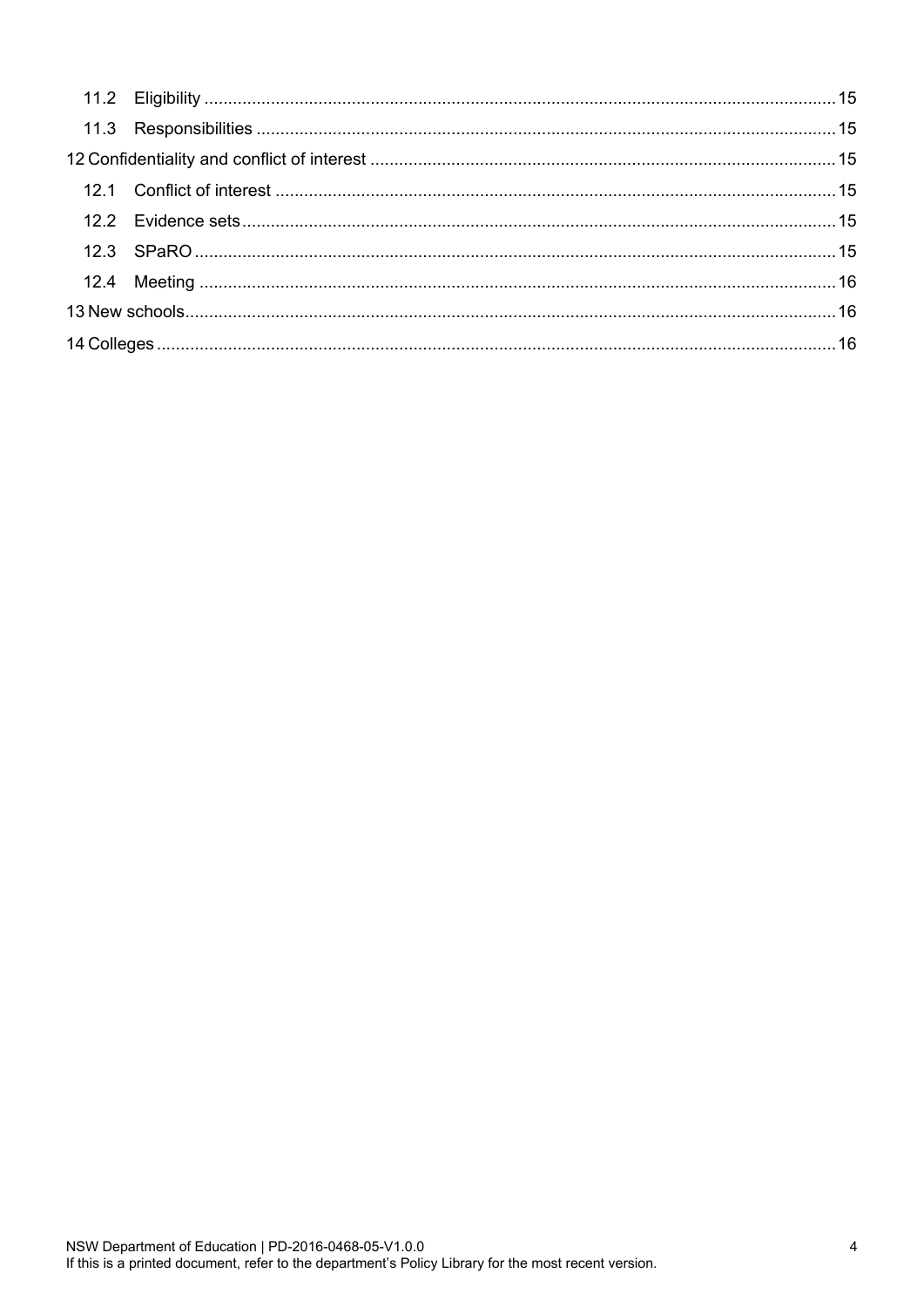## <span id="page-4-0"></span>**1 Introduction**

The School Excellence cycle is underpinned by the School Excellence Framework (SEF) and supports all NSW public schools in the pursuit of excellence. The SEF provides a clear description of effective practice across the key educational domains of learning, teaching and leading, and informs and guides decision-making by principals.

While improvement efforts are designed, driven and assessed on an ongoing basis by each school, an external process is important for providing an assurance to the school and the system that the progress being made aligns with the expectations articulated in the SEF. External validation is an integral and deliberate element of school planning and supports effective self-assessment to inform high impact strategic directions. External validation is not an inspection. It provides an opportunity for schools to discuss their judgements about the school's practice, and the evidence that underpins them, with a panel of peers. An external validation process provides an assurance to the school and to the system that the progress being made aligns with the expectations articulated in the School Excellence Framework.

# <span id="page-4-1"></span>**2 Context**

The external validation process supports excellence in NSW public schools. School improvement is grounded in rigorous self-assessment and analysis of the school's current situation with respect to student outcomes and teaching and leadership practices. Schools regularly collect, analyse and evaluate a range of quantitative and qualitative data and evidence as part of ongoing self-assessment practices.

Section 1.11 of the School Excellence Policy specifies that once during the four-year School Excellence cycle, each school will undertake an external validation of evidence of their school self-assessment. Schools engage in discussions with an external panel and have their self-assessments validated using the School Excellence Framework. Alignment of school planning and external validation cycles allows schools to use the knowledge and feedback gained from the external validation process to inform their situational analysis and to develop or further refine strategies to target identified areas for improvement through their Strategic Improvement Plan. A new Strategic Improvement Plan is developed following external validation.

These guidelines are to be used in conjunction with the **School Excellence Policy** and School Excellence Procedure implementation document.

## <span id="page-4-2"></span>**3 Enquiries**

For further information or to request support regarding external validation and SPaRO, please contact:

**Strategic School Improvement** – for information about external validation scheduling and SPaRO

- E: [validation@det.nsw.edu.au](mailto:validation@det.nsw.edu.au)
- T: 02 7814 3853
- W: School Excellence in Action

**Principals, School Leadership and External Validation** – for information about external validation submissions, professional learning and Principal, School Leadership (PSL) support

E: [pslcoord@det.nsw.edu.au](mailto:pslcoord@det.nsw.edu.au)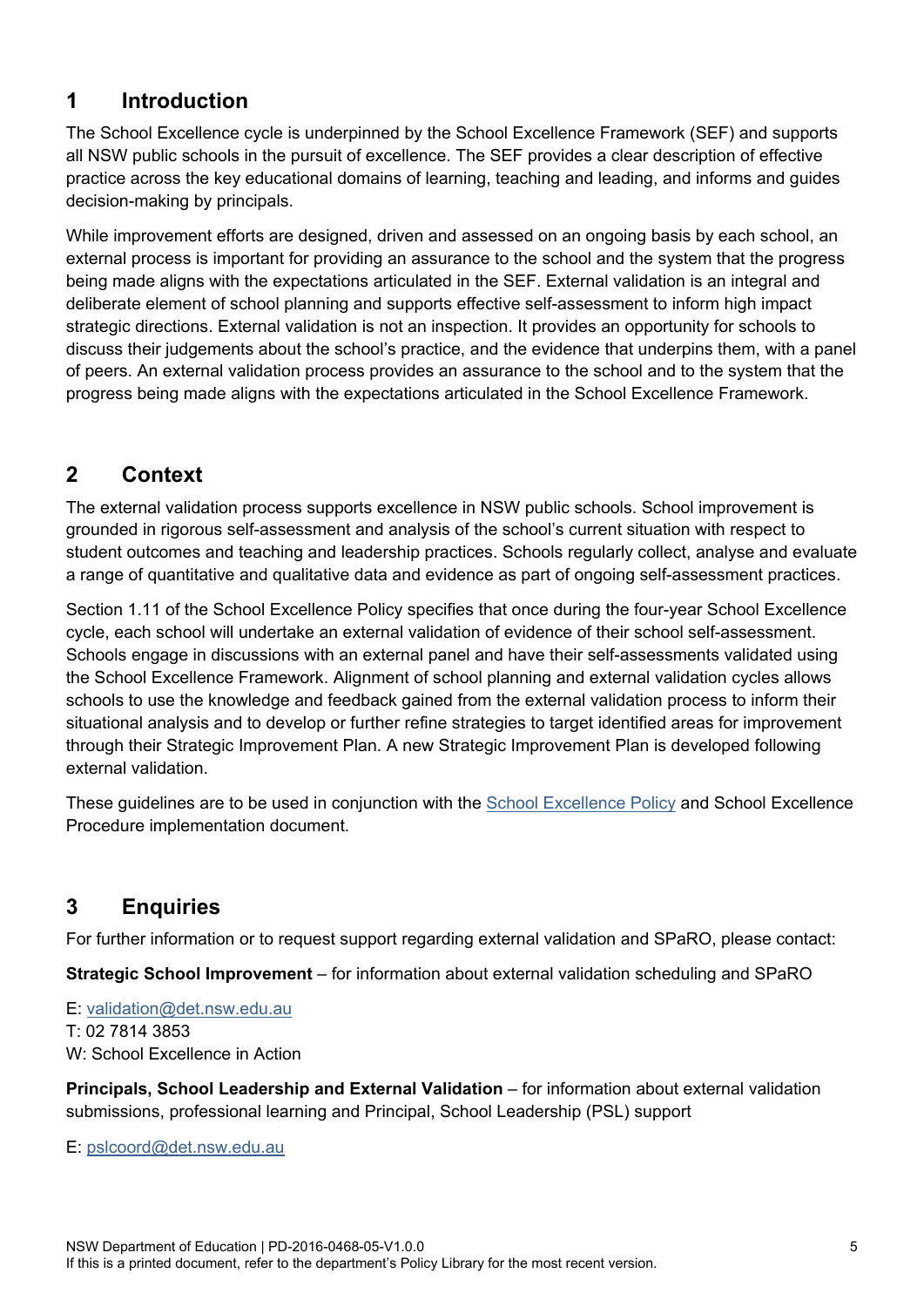## <span id="page-5-0"></span>**4 External validation procedures**

#### <span id="page-5-1"></span>**4.1 Schedule**

Each year approximately one quarter of NSW public schools undertake external validation. Schools have been assigned to one of four School Excellence cohorts (A, B, C, D), for the purpose of external validation during the four-year School Excellence cycle.

**Note** – Cohort A represents schools undertaking external validation in 2021, B schools undertaking external validation in 2022, and so on.

In Term 3 of the year prior to external validation, schools are notified of their participation, date and time of their panel meeting via email to the school account. This will be completed by the end of Week 6 Term 3.

External validation meetings will usually take place:

- during the designated period (specific weeks to be confirmed each year)
- on Tuesday, Wednesday and Thursday throughout the scheduled period
- starting at either 9.30am or 1:00pm as per external validation notification
- for up to 2.5 hours to accommodate a discussion of approximately 30 minutes with respect to the school's future directions.

**Note** – Refer to [School Excellence Procedure i](https://policies.education.nsw.gov.au/policy-library/policies/school-excellence-policy)mplementation document for advice on requesting a variation to scheduling for an external validation panel meeting (section 6.3).

#### <span id="page-5-2"></span>**4.2 Implementation**

In 2021, external validation panel meetings will be held via an online platform. From 2022, a combination of online and face-to-face meetings may be used.

In the two weeks prior to the panel meeting:

- a unique meeting (via Microsoft Teams) will be created for each participating school
- the lead panellist and peer principal will be assigned owner access to the Team
- the lead panellist will add the school principal to the Team and assign them owner access
- the school principal will manage the addition of participants to the meeting, including the Director, Educational Leadership (DEL) and the network Principal, School Leadership (PSL), if they are invited to the meeting.

#### <span id="page-5-3"></span>**4.3 SPaRO**

The School Planning and Reporting Online (SPaRO) software provides an online integrated process for schools to efficiently plan, self-assess and report. Schools, panels and DELs use SPaRO to prepare for and participate in the external validation process.

SPaRO is used:

- to support schools with embedded, ongoing self-assessment practices, including the collection of evidence to support effective evaluative practices
- by schools to prepare and finalise the external validation submission
- by DELs to review and affirm the external validation submission
- by panels to view and validate the external validation submission and to complete the panel report.

SPaRO is available through the NSW Department of Education staff portal. The external validation panel will be provided read-only access to the relevant school in SPaRO two weeks prior to the panel meeting.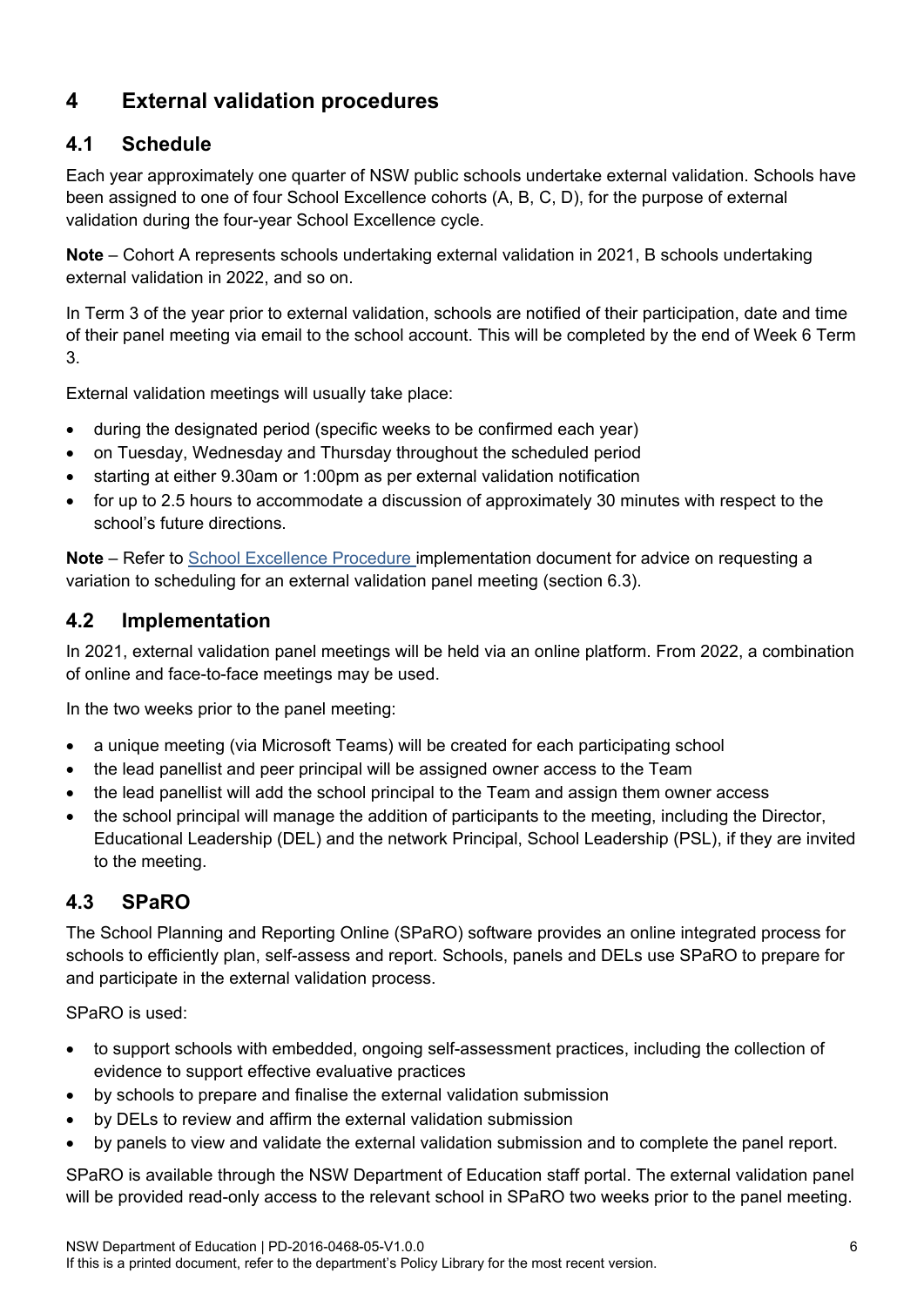#### <span id="page-6-0"></span>**4.4 Resources and professional learning**

Resources have been developed to contribute to a shared understanding and consistent approach across schools to evidence collection, analysis and self-assessment, to inform strategic improvement school planning. The following support is available to assist in preparing for external validation, developing the submission and actions following external validation:

- [Submission support](https://education.nsw.gov.au/teaching-and-learning/school-excellence-and-accountability/self-assessment/submission-support) Information and advice regarding the external validation submission and report, including examples.
- SPaRO templates to support the development of evidence sets can be found in the resources section of the SPaRO software.
- 'School Excellence: Supporting schools with external validation' an online course is available to all schools via MyPL. It is suggested that the principal and those staff who are part of the school external validation team preparing for external validation should complete this professional learning in order to develop a foundational understanding of the external validation purpose, process and requirements.
- External validation [process flow chart](https://education.nsw.gov.au/teaching-and-learning/school-excellence-and-accountability/2021-school-excellence-in-action/resources)
- [School Excellence in Action](https://education.nsw.gov.au/teaching-and-learning/school-excellence-and-accountability/2021-school-excellence-in-action) A comprehensive resource to support the delivery of the 2021 School Excellence cycle for schools.

#### <span id="page-6-1"></span>**4.5 Process evaluation**

The information and data, including feedback from participants, gathered during external validation is reviewed at the end of each year to further develop professional knowledge and practice, and inform future directions for the external validation process.

Section 4.4 of the School Excellence Policy states that, 'The Group Director, Centre for Education Statistics and Evaluation liaises with the Directors, PSL and External Validation, Strategic School Improvement and School Excellence, to report to the Secretary on data from the School Excellence Framework Self-assessment Survey and external validation process'.

# <span id="page-6-2"></span>**5 External validation submission**

Ongoing self-assessment supports school improvement by ensuring critical and timely assessment of progress and achievement on performance.

The external validation submission consists of:

- sets of **evidence** developed to validate the school's on-balance judgement for identified element/s of the SEF. This includes school-developed evidence sets for eight of the SEF elements, and centrally available data and evidence provided directly to the panel through SPaRO to validate the school's on-balance judgement for the remaining six identified element/s of the SEF
- an **executive summary**, providing a brief narrative of the school's point-in-time judgements against the three domains of the SEF
- a completed School Excellence Framework Self-assessment Survey (**SEF S-aS**)
- the **Director, Educational Leadership affirmation** of the school's submission.

Schools prepare their external validation submission in SPaRO and complete their submission two weeks prior to the panel meeting.

## <span id="page-6-3"></span>**5.1 Evidence**

NSW Department of Education | PD-2016-0468-05-V1.0.0 7 The school reviews the evidence gathered through ongoing self-assessment and develops evidence sets that provide explanation, evaluation and clarification of the links between the evidence sets selected,

If this is a printed document, refer to the department's Policy Library for the most recent version.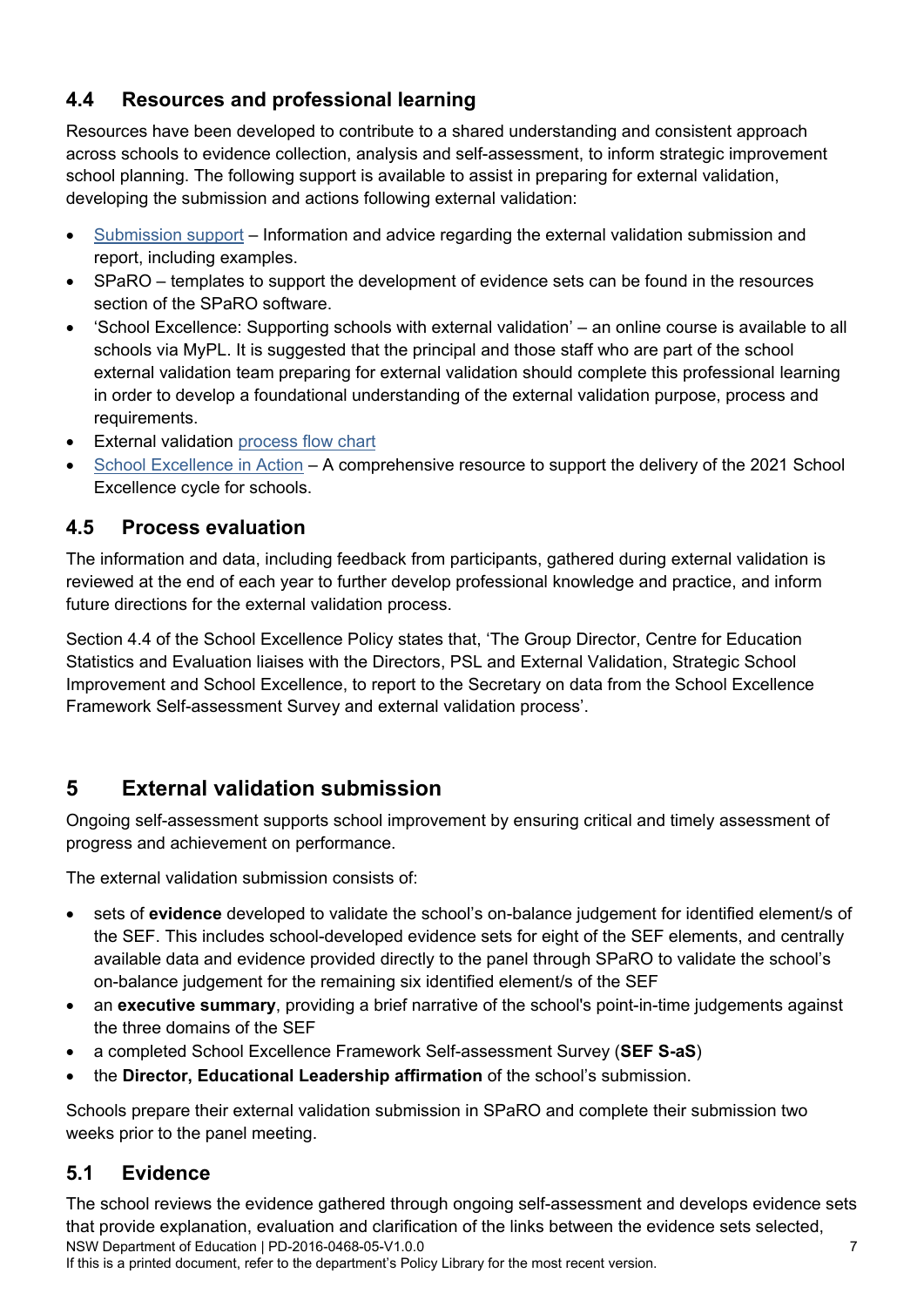practices across the school and the school's SEF S-aS judgements. It is not necessary for a school to include all evidence used for self-assessment in the external validation submission.

Schools need to include carefully selected, high level, robust examples of evidence indicative of their practices and the impact of these practices which validate the school's on-balance judgement for identified element/s of the SEF. The number of evidence sets per submission will be determined by the school. A maximum of seven (7) evidence sets is recommended as achievable, sustainable and effective if each evidence set is selected, annotated and analysed to clearly link to and provide evidence across multiple SEF elements.

Evidence sets will consist of:

- annotated data and evidence, and analysis prepared by the school and uploaded into SPaRO for the elements: Learning culture; Wellbeing; Curriculum; Assessment; Effective classroom practice; Learning and development; Data skills and use; Educational leadership.
- System data provided directly to the panel through SPaRO\* for the elements: Reporting; Student performance measures; Professional standards; School planning, implementation and reporting; School resources; Management practices and processes.

It is optional for schools to provide additional evidence and annotations for the elements where system data is provided directly to the panel through SPaRO.

\***Note** – all schools will provide, as part of their evidence, a de-identified student report for each stage of learning. No annotation of these reports is required.

Annotating and analysing evidence is an important aspect to consider when preparing the school submission.

- The [annotation](https://education.nsw.gov.au/teaching-and-learning/school-excellence-and-accountability/self-assessment/submission-support/annotation) provides the context for the selected piece or group of evidence. It describes the what, when, how and why the evidence is significant.
- An [analysis](https://education.nsw.gov.au/teaching-and-learning/school-excellence-and-accountability/self-assessment/submission-support/analysis) provides explanation, evaluation and clarification of a collection of evidence. It provides links to practices across the school and validates the school's on-balance judgement for identified element/s of the SEF.

Evidence sets need to be uploaded to the '<calendar year> Submission' folder in SPaRO.

#### <span id="page-7-0"></span>**5.2 Executive summary**

The [executive summary](https://education.nsw.gov.au/teaching-and-learning/school-excellence-and-accountability/self-assessment/submission-support/executive-summary) provides a brief narrative of the school's point-in-time judgements in the three SEF domains: learning, teaching and leading. It is a synthesis of the school's self-assessment.

The executive summary is entered into four text boxes in the SPaRO software under the relevant headings. The recommended length for an executive summary is one to two pages.

#### <span id="page-7-1"></span>**5.3 SEF S-aS**

The SEF S-aS is designed to support each school to capture a 'point-in-time' judgement that has been informed by their ongoing self-assessment processes using the SEF. Evidence is evaluated to determine an on-balance judgement of which stage best describes the school's practices for each element of the SEF. The external validation panel carefully considers information provided by the school including the on-balance judgements and the supporting evidence. The panel determines whether the school's onbalance judgements, and the supporting evidence, align with the descriptors and statements articulated in the SEF for each element.

Schools access, complete and submit the SEF S-aS for the current year through SPaRO.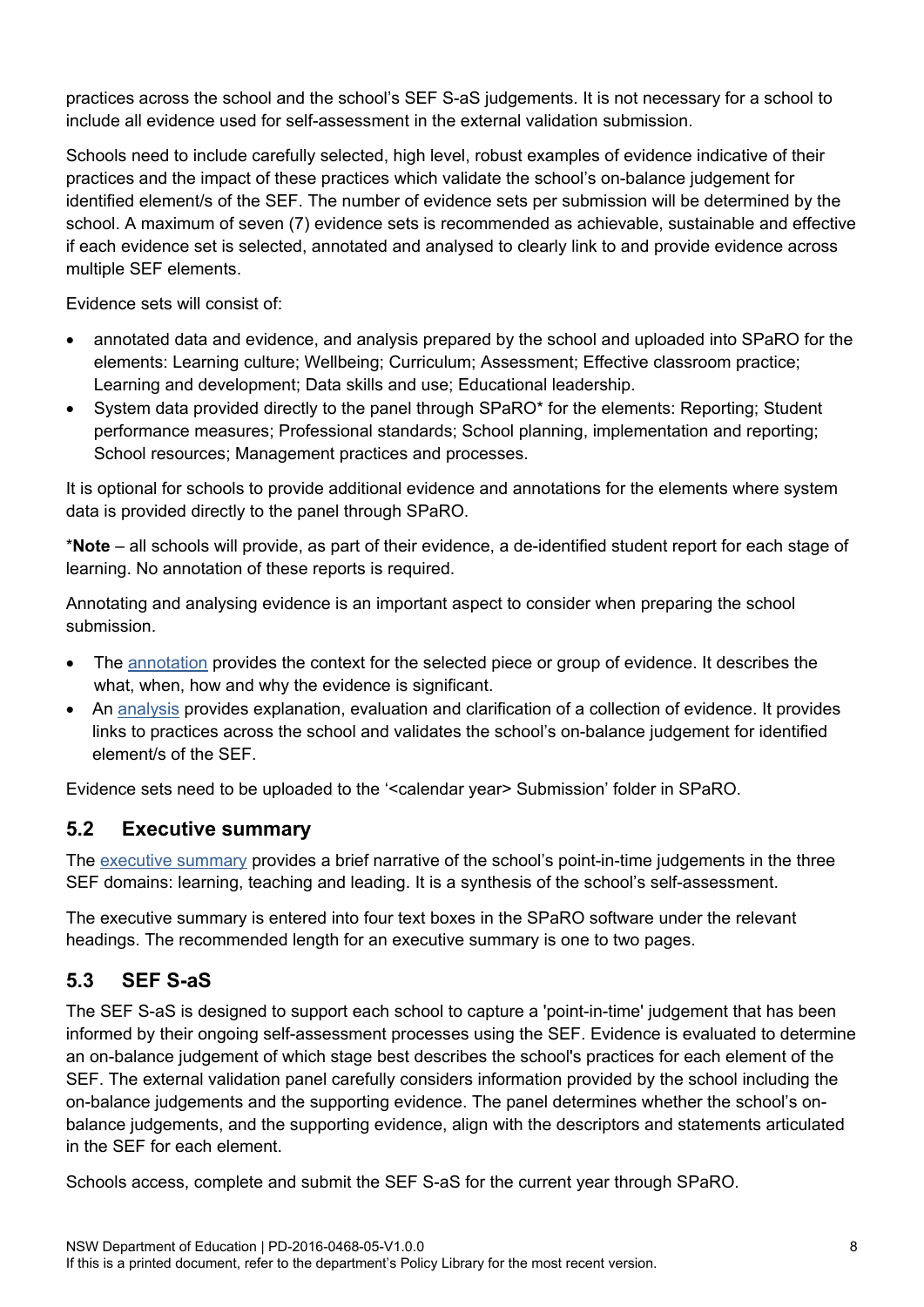**Note** – Schools that complete a SEF S-aS as part of the external validation process are not required to resubmit an additional survey as part of the annual requirement for that year. The following options are available for these schools:

- Option 1 No action
- Option 2 Create a new SEF S-aS to complete and submit

In those situations where there is an element or elements not validated by the panel at the level selected by the school, the panel's view will be the final outcome of validation and the school will update their SEF S-aS to reflect the validated judgement of the panel.

#### <span id="page-8-0"></span>**5.4 Director affirmation**

The Director, Educational Leadership works collaboratively with the school to ensure that they are able to affirm that the external validation submission is an accurate representation of the school's processes in planning, self-assessment and reporting.

The DEL is able to view and affirm the submission in SPaRO once completed by the school two weeks prior to the meeting date. The Director, Educational Leadership affirmation must be completed before the panel meeting.

Best practice is for the DEL to have ongoing conversation with the school's external validation team during the time that evidence sets are being developed, to enable the DEL to affirm the school's submission.

Where a DEL is unable to affirm the external validation submission as 'an accurate representation of the school's processes in planning, self-assessment and reporting', the DEL will contact the principal to resolve any issues.

If the matter cannot be resolved prior to the panel date, the DEL will consult with the principal and determine if the panel meeting will be rescheduled.

- 1. If the DEL determines that a change of date is required:
	- a. The DEL advances the request to the Executive Director, School Performancefor the School Performance Directorate.
	- b. The Executive Director, School Performance will consider the merits of changing the date and, if endorsed, will forward the request to the Director, Principals, School Leadership and External Validation.
	- c. The Director, Principals, School Leadership and External Validation will arrangea change of date and the school will be advised.
- 2. If a change to the external validation date is not endorsed by the Executive Director, School Performance, the school is advised through the Director, Educational Leadership and the meeting will take place as scheduled.

#### <span id="page-8-1"></span>**6 External validation panel**

#### <span id="page-8-2"></span>**6.1 Composition of the panel**

The external validation panel is an independent panel, consisting of two principals:

- Lead panellist a Principal, School Leadership (PSL).
- Peer principal an experienced, substantive principal of another school.

See section 4(b) for additional meeting participants.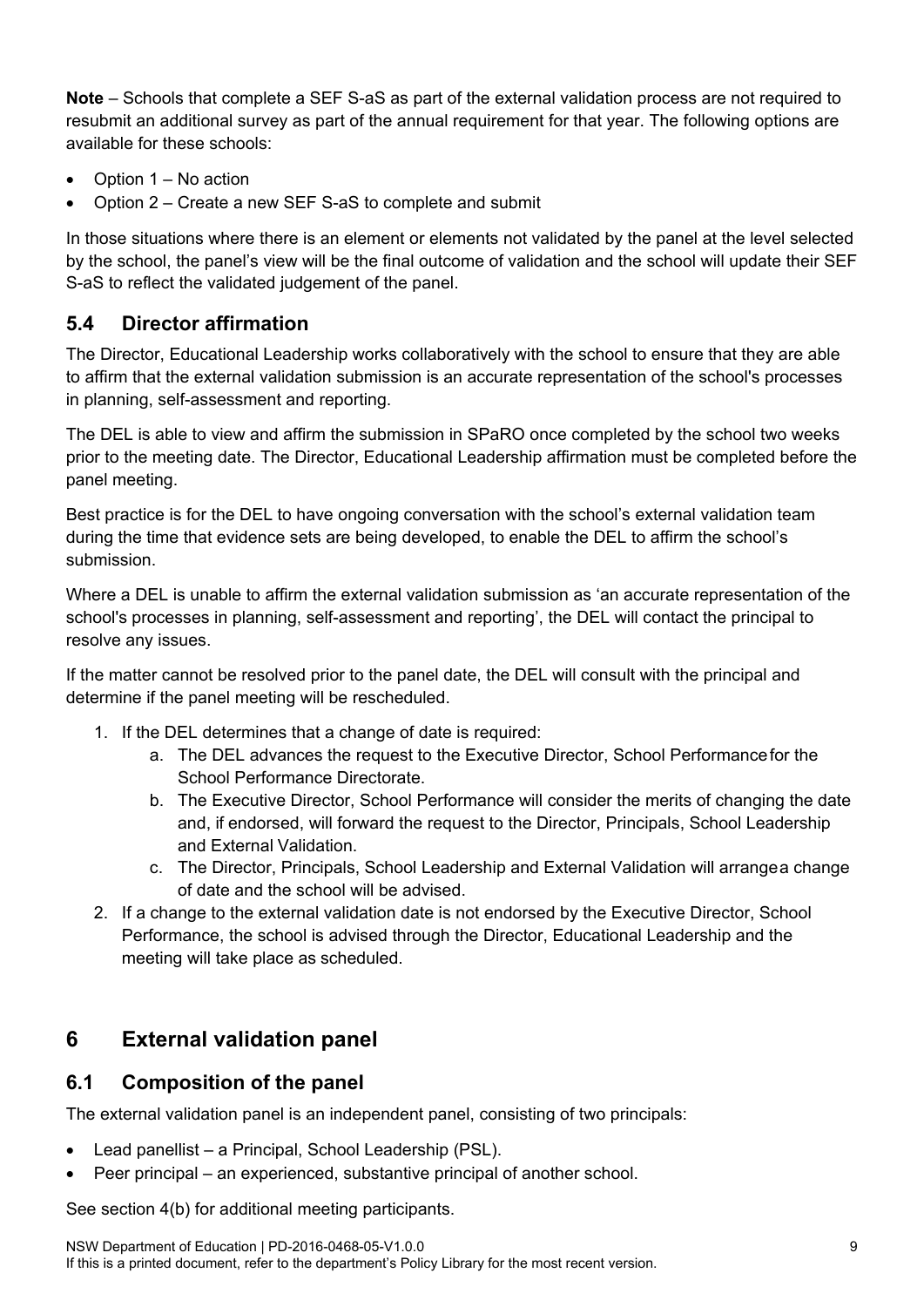#### <span id="page-9-0"></span>**6.2 Role of the panel**

The role of the panel is to determine whether the school's evidence, including data provided directly to the panel through SPaRO, supports the judgements made in the School Excellence Framework Selfassessment Survey (SEF S-aS) for each element of the SEF. The panel:

- reviews the external validation submission, including the data provided directly through SPaRO
- meets with the school external validation team to engage in a discussion regarding the evidence presented and to ask clarifying questions
- considers all evidence using the standards articulated in the SEF and determines the panel judgement for each element of the SEF
- finalises the 'School determined next steps in the self-assessment process'
- discusses the 'School determined future directions to support school improvement'
- <span id="page-9-1"></span>• prepares the external validation report.

## **7 External validation meeting**

#### <span id="page-9-2"></span>**7.1 Prior to the panel meeting**

Prior to the panel meeting:

- the school external validation team prepares for professional discussion and reflection during the panel meeting. It is recommended that the 'School determined next steps in the self-assessment process' and 'School determined future directions to support school improvement' are considered and drafted by the school external validation team in preparation for the panel meeting. These will then be discussed as part of the panel meeting with the view of identifying any other value-add opportunities to support the school's strategic improvement planning.
- the lead panellist and peer principal meet (either virtually or face-to-face) to review the school's submission and to develop questions for the school external validation team for those areas where further clarification may be required to support the school's on-balance judgements.

#### <span id="page-9-3"></span>**7.2 Participants**

The following will attend the panel meeting:

- External validation panel, consisting of a lead panellist (PSL) and peer principal
- School external validation team, including the principal and additional members of the school community as decided by the school principal.

As the external validation process will inform the development of an updated Strategic Improvement Plan (SIP), the school may consider inviting the DEL and network PSL to attend the panel meeting. This enables a collaborative approach to support schools as they implement all aspects of the School Excellence cycle. This is not mandatory.

#### <span id="page-9-4"></span>**7.3 During the panel meeting**

The following table provides a possible scaffold for the external validation panel meeting. Note – timings are indicative only.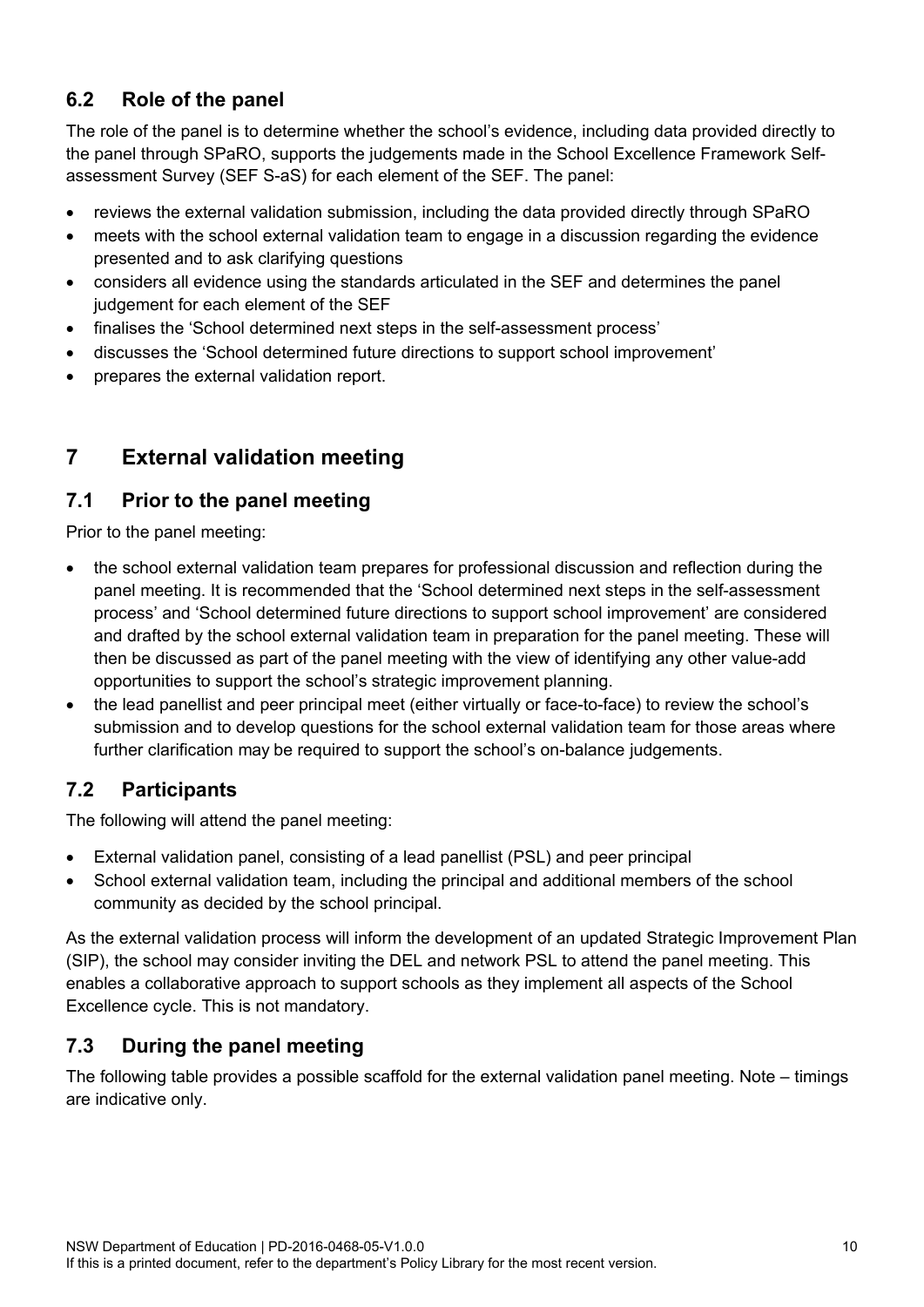| <b>Process</b>                            | <b>Description</b>                                                                                                                                                                                                                                                                |
|-------------------------------------------|-----------------------------------------------------------------------------------------------------------------------------------------------------------------------------------------------------------------------------------------------------------------------------------|
| Framing<br>(approx. 5 mins)               | The lead panellist frames the structure and intentions of the panel meeting.                                                                                                                                                                                                      |
| Overview<br>$\alpha$ (approx. 5 mins)     | The school external validation team discusses the school context, vision,<br>current strategic directions and school planning process.                                                                                                                                            |
| Illustration<br>$\alpha$ (approx. 5 mins) | The school external validation team discusses how they made on-balance<br>judgements using the SEF. They elaborate on how the body of evidence<br>demonstrates their self-assessment.                                                                                             |
| Inquiry<br>(approx. 45 mins)              | The school submission should provide enough information to validate each of<br>the elements. However, the panel may ask clarifying questions to further<br>understand the school's on-balance judgements.                                                                         |
|                                           | If required, schools may discuss additional evidence during the panel meeting.<br>This evidence is not added to the submission but can be taken into<br>consideration by the panel.                                                                                               |
| Validation<br>(approx. 45 mins)           | The external validation panel thoroughly considers information provided by the<br>school, including the on-balance judgements. The panel determines whether the<br>school's on-balance judgements, supported by evidence, align with the<br>expectations articulated in the SEF.  |
| Next steps<br>(approx. 15 mins)           | The school reflects on their self-assessment processes to determine how these<br>may be improved and embedded in their future practices. This information may<br>be provided by the school for inclusion in the report or may occur as a result of<br>discussions with the panel. |
|                                           | The lead panellist will include this text in the 'School determined next steps in<br>the self-assessment process' section in SPaRO.                                                                                                                                               |
| Future directions<br>(approx. 30 mins)    | The future directions are determined by the school and entered into SPaRO.<br>Following the external validation meeting, future directions can be further<br>refined, if required, to support the development of the Strategic Improvement<br>Plan.                               |

## <span id="page-10-0"></span>**8 External validation report**

A report will be prepared as a record of the panel meeting and is available to the principal, Director, Educational Leadership and the Strategic School Improvement team through the SPaRO software.

#### <span id="page-10-1"></span>**8.1 Meeting participants**

Members attending the panel meeting are recorded on the panel report in SPaRO through the +Add EV team button. Only those present during the panel meeting should be included as school team members on the panel report.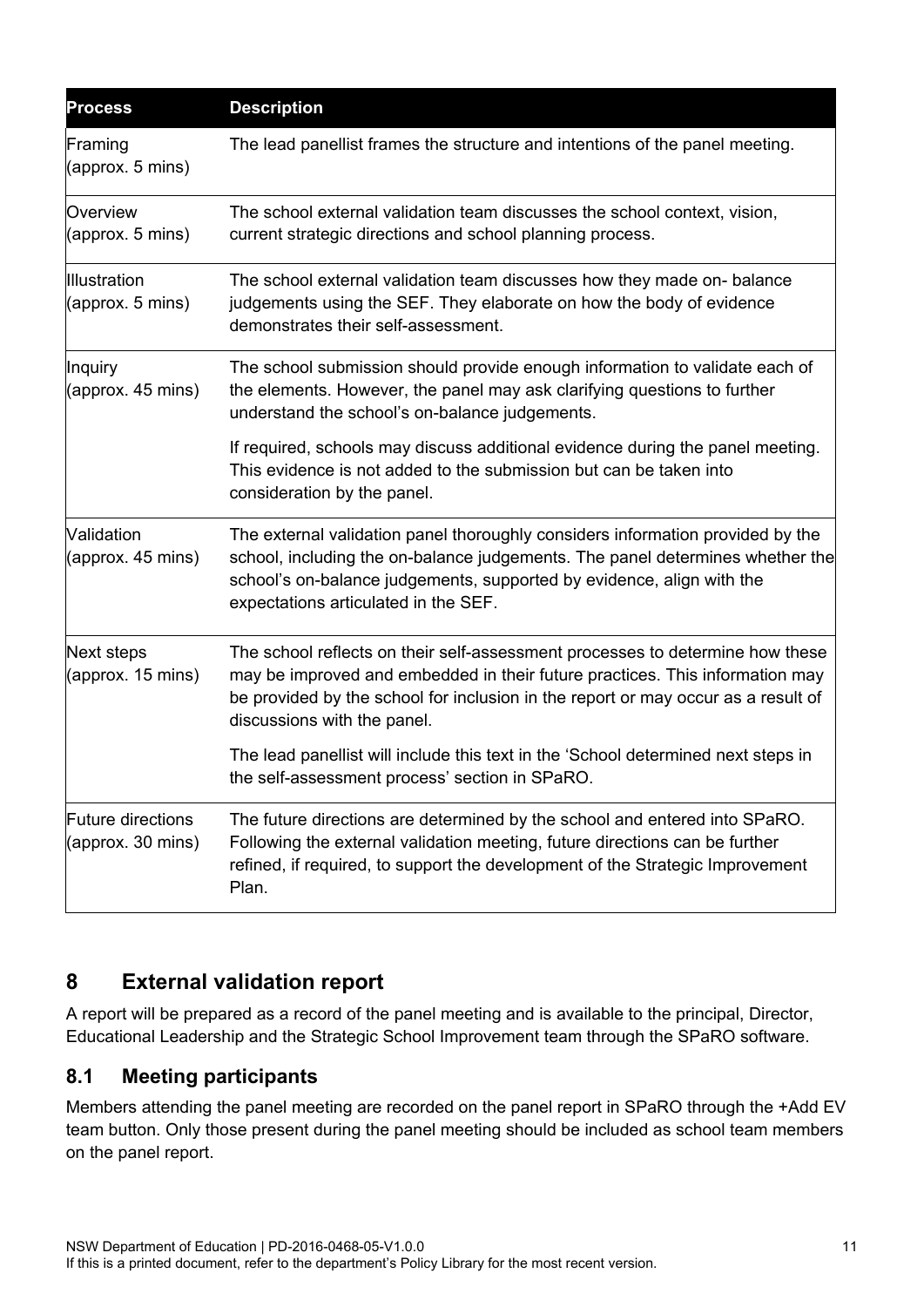#### <span id="page-11-0"></span>**8.2 On-balance judgements**

The on-balance judgements for each element of the SEF are recorded in the panel report. This captures:

- the school's on-balance judgement prior to the panel meeting
- the panel's overall judgement based on the evidence provided, the conversation during the panel visit and any additional data or evidence provided during the panel meeting.

#### <span id="page-11-1"></span>**8.3 Validation panel comments**

A statement is generated for each domain of the SEF based on the school's on-balance judgements and the external validation panel's determination. The statement identifies the number of elements in each domain where the school's self-assessment is consistent with the panel's judgement and is, therefore, validated. Where the school and panel judgements are different, the statement identifies the element and stage of excellence determined by the panel.

#### <span id="page-11-2"></span>**8.4 School determined next steps in the self-assessment process**

The purpose of the next steps section of the panel report is to identify how the school will refine their self-assessment practices using the SEF to support continuous school improvement. The next steps are discussed and finalised during the panel meeting.

#### <span id="page-11-3"></span>**8.5 School determined future directions to support school improvement**

The purpose of the future directions section of the panel report is to identify opportunities for improvement in reference to specific elements of the SEF. The future directions are discussed during the panel meeting and included in the panel report. They can be further refined, if required, in consultation with the Director, Educational Leadership and network PSL following the panel meeting. The future directions will inform the development of the school's Strategic Improvement Plan.

# <span id="page-11-4"></span>**9 Action following external validation**

Following the panel meeting, the DEL and network PSL work collaboratively with the school leadership team to discuss the external validation outcomes and refine the 'School determined future directions to support school improvement' section of the panel report.

The submission, panel report and areas of improvement identified through the external validation process are used:

- for professional conversations and to lead discussions with the school community
- to inform the school's self-assessment processes and situational analysis
- to adjust future practices and inform the development of the school's new four-year Strategic Improvement Plan.

# <span id="page-11-5"></span>**10 Role of the principal, Principal, School Leadership and Director, Educational Leadership**

Section 4 of the School Excellence policy outlines the responsibilities and delegations of the principal, PSL and DEL for all aspects of the School Excellence cycle. Principals, PSLs and DELs each have an important role in supporting the external validation process. Additionally, the PSL will have two distinct roles: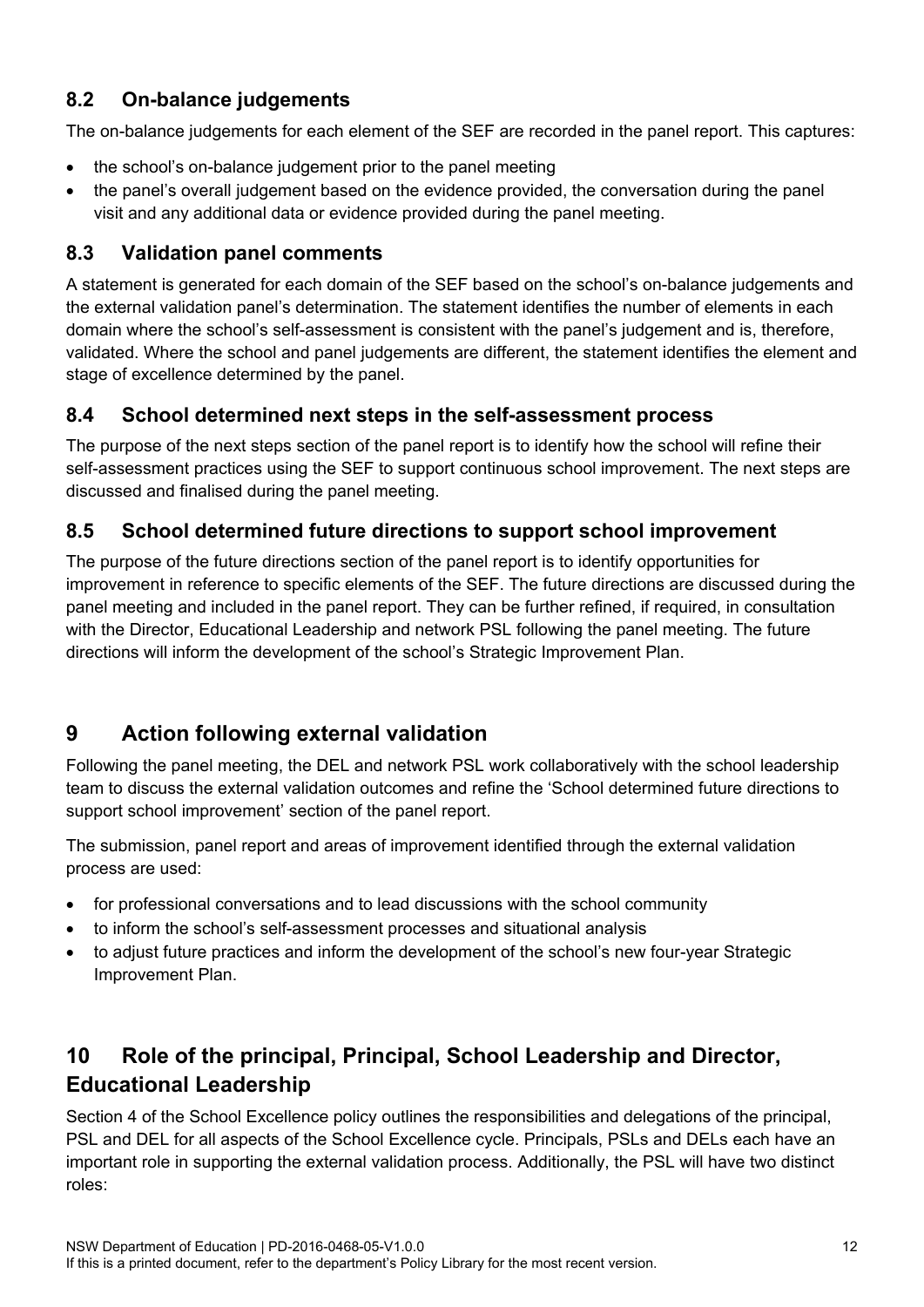- Network PSL providing support to schools in their principal network, where requested
- Lead panellist (PSL) leading the external validation panel meeting process.

**Note** – PSLs will not lead external validation panels for those schools where there is a real or perceived conflict of interest.

#### <span id="page-12-0"></span>**10.1 Principal**

Prior to the panel meeting, the principal will:

- lead the school in embedded, ongoing self-assessment practices
- ensure relevant school staff complete the 'School Excellence: Supporting schools with external validation' professional learning, online via MyPL
- lead and quide the development of evidence sets to support the school's self-assessment and ensure all evidence is uploaded into the <year> Submission folder in SPaRO
- submit the current year SEF S-aS, lock the submission folder and submit the executive summary in SPaRO, two weeks prior to the panel meeting
- consider and draft the 'School determined next steps in the self-assessment process' and 'School determined future directions to support school improvement' in preparation for and further consideration at the panel meeting
- liaise with the lead panellist to finalise panel meeting organisation
- add relevant staff to the online panel meeting via Microsoft Teams.

During the panel meeting, the principal will:

- collaboratively guide the school's response to clarifying questions regarding on-balance judgements for identified element/s of the SEF
- discuss and confirm the 'School determined next steps in the self-assessment process' with the panel for inclusion in the panel report
- discuss the 'School determined future directions to support schools improvement' with the panel.

Following external validation, the principal will:

- take appropriate action to implement the 'School determined next steps in the self-assessment process and continue to lead the school in embedded, ongoing self-assessment practices
- consult with the DEL and network PSL to further refine the 'School determined future directions to support school improvement', as part of the updating and approval of the school's Strategic Improvement Plan.

#### <span id="page-12-1"></span>**10.2 Network PSL**

Prior to the panel meeting, the network PSL will:

- support schools so that relevant staff complete the 'School Excellence: Supporting schools with external validation' professional learning, online via MyPL
- work collaboratively with principals and school teams (when requested), to guide the preparation of the school's external validation submission including the identification of 'School determined future directions to support school improvement'.

Following external validation, the network PSL will:

- consult with the school principal and the DEL to finalise the 'School determined future directions to support school improvement' section of the panel report
- support the school in the development of their Strategic Improvement Plan
- provide ongoing support for strategic improvement planning, self-assessment and annual reporting processes.

NSW Department of Education | PD-2016-0468-05-V1.0.0 13 If this is a printed document, refer to the department's Policy Library for the most recent version.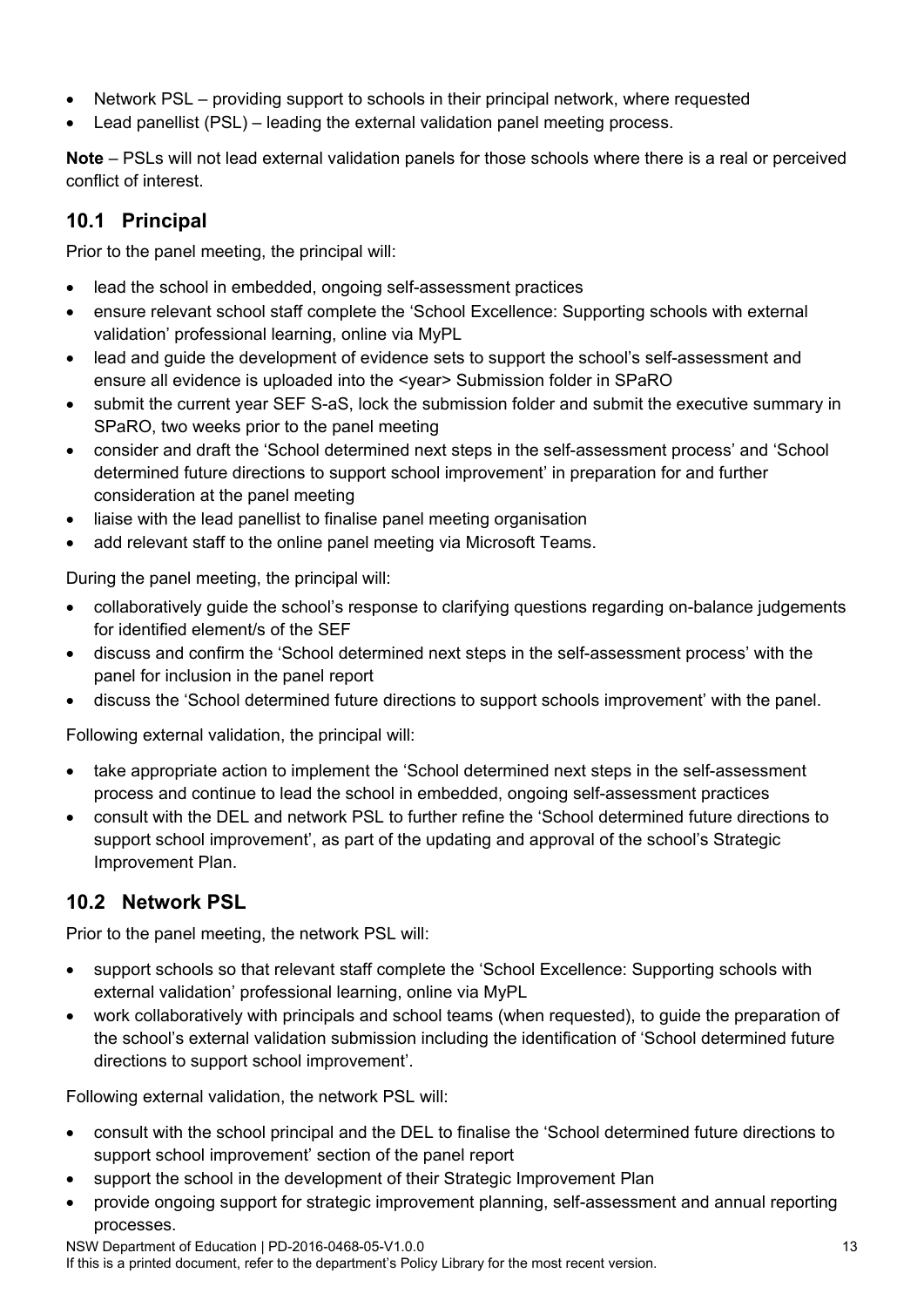**Note** – As the external validation process will inform the development of an updated Strategic Improvement Plan, the school may consider inviting the network PSL to attend the panel meeting.

## <span id="page-13-0"></span>**10.3 Lead panellist (PSL)**

Prior to the panel meeting, the lead panellist will:

- support the delivery of peer principal professional learning
- contact the school principal to discuss meeting processes and protocols
- assign to the principal administrator access to the online panel meeting via Microsoft Teams
- access the school's submission in SPaRO two weeks prior to the panel meeting
- meet with the peer principal to consider the school's submission
- verify that there has been Director, Educational Leadership affirmation prior to the panel meeting.

During the panel meeting, the lead panellist will:

- meet with the school external validation team to discuss the submission, ask questions to clarify their understanding and make connections between the evidence presented and the school's on-balance judgements
- lead the external validation meeting with a peer principal
- validate the school's on-balance judgement or identify element/s where the school's self-assessment is not consistent with the evidence presented using the SEF. Where the panel's determination differs from the school's on-balance judgement, the panel will discuss the reason for this determination with the school team. The panel's decision is reflected in the panel report
- discuss and confirm the 'School determined next steps in the self-assessment process' with the school for inclusion in the panel report
- discuss the 'School determined future directions to support school improvement' with the school
- prepare and finalise relevant sections of the external validation panel report in SPaRO.

#### <span id="page-13-1"></span>**10.4 Directors, Educational Leadership**

Prior to the panel meeting, the DEL will:

- support each principal to engage in all aspects of the School Excellence cycle
- work collaboratively with principals and school teams to prepare the school's external validation submission
- affirm the school's submission as being an accurate representation of the school's processes in planning, self-assessment and reporting as per requirement 4.3.6 of the School Excellence Policy. The Director, Educational Leadership affirmation is completed in SPaRO once the school's submission is finalised and prior to the panel meeting.

Following external validation, the DEL will:

- consult with the school principal and the network PSL to finalise the 'School determined future directions to support school improvement' section of the panel report in SPaRO
- engage in regular professional conversations with the principal regarding the school's Strategic Improvement Plan, self-assessment and annual reporting processes.

**Note** – As the external validation process will inform the development of an updated Strategic Improvement Plan, the school may consider inviting the DEL to attend the panel meeting. This is not mandatory.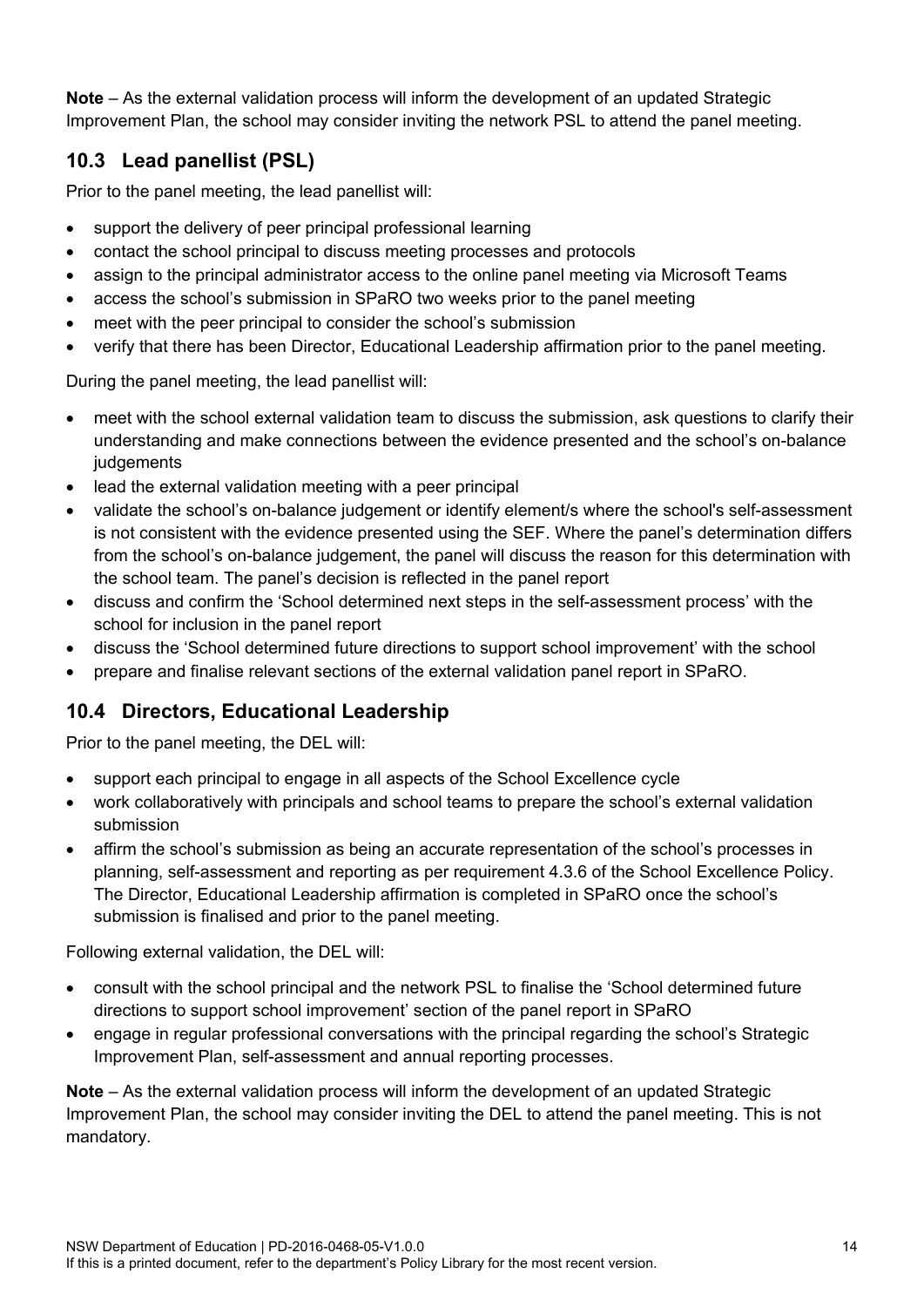# <span id="page-14-0"></span>**11 Peer principal role**

#### <span id="page-14-1"></span>**11.1 Nomination**

Substantive, experienced principals apply for the role of peer principal through an Expression of Interest (EOI) process. Directors, Educational Leadership should encourage suitable principals to apply as a result of regular collegial discussions regarding professional growth and development.

All peer principal nominees will discuss the opportunity with their DEL and seek endorsement before submitting their application. Once the application process is complete, the list of peer principal nominees will be reviewed and endorsed by the relevant Directors, Educational Leadership.

## <span id="page-14-2"></span>**11.2 Eligibility**

Peer principals will:

- be a substantive principal
- have a minimum of three years' experience in a principal role
- have DEL endorsement to participate in the role.

**Note** – Where a principal is not substantive in their current role, but has a minimum of three years' experience in a principal role and demonstrates the capacity to be an effective part of the external validation panel, their inclusion as a peer principal is possible at the discretion of the Director, Educational Leadership and Director, Principals, School Leadership and External Validation.

#### <span id="page-14-3"></span>**11.3 Responsibilities**

Peer principals will:

- complete registered professional learning to understand the role of a panel member in the processes of self-assessment and validation using the School Excellence Framework
- read the submission and meet with the lead panellist prior to the panel meeting, to consider the school's evidence
- <span id="page-14-4"></span>• engage as a panel member in external validation processes with participating schools.

# **12 Confidentiality and conflict of interest**

#### <span id="page-14-5"></span>**12.1 Conflict of interest**

Prior to scheduling, panel members identify schools and principal networks where there may be a potential or perceived conflict of interest. Additionally, as soon as they are notified of their panel allocation, the PSL and peer principal must declare any potential or perceived conflict of interest (via email to [validation@det.nsw.edu.au\)](mailto:validation@det.nsw.edu.au). If determined that a conflict of interest exist, the panel member/s will not be assigned to that school.

#### <span id="page-14-6"></span>**12.2 Evidence sets**

All evidence prepared by schools should be carefully reviewed to ensure that the inclusion of information is consistent with privacy and personal information policies. The principal is responsible for ensuring that the information provided does not enable individual students or staff to be identified.

## <span id="page-14-7"></span>**12.3 SPaRO**

The panel will be given access to the school's submission through the SPaRO software. The lead panellist is responsible for ensuring appropriate disposal of all submission material.